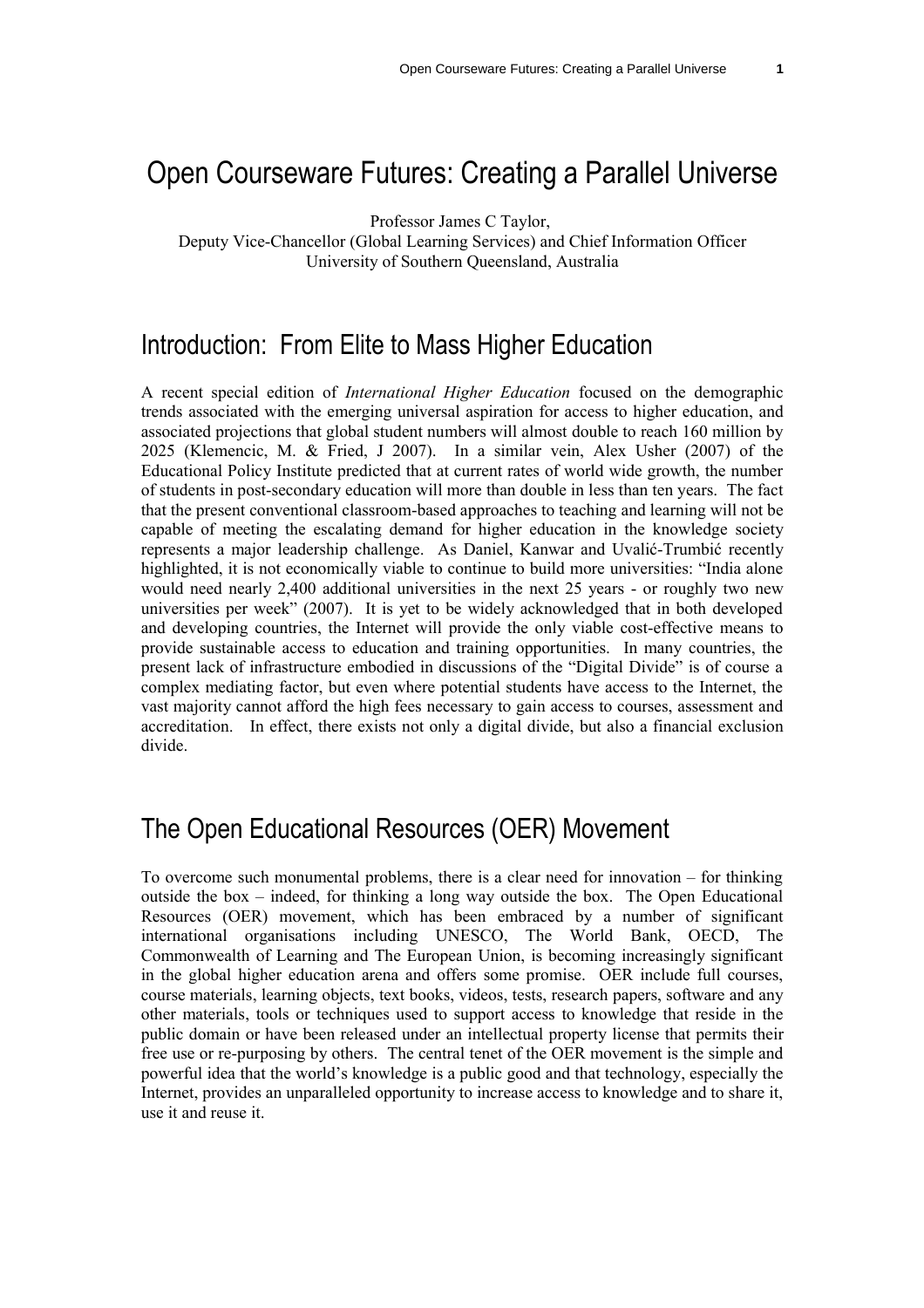# OpenCourseWare Consortium

Since 2002, with the support of the William and Flora Hewlett Foundation and the Andrew W. Mellon Foundation, Massachusetts Institute of Technology (MIT) has published over 1,700 courses from 35 academic departments [\(http://ocw.mit.edu/index.html\)](http://ocw.mit.edu/index.html). MIT has also been instrumental in the establishment of the OpenCourseWare Consortium [\(http://www.ocwconsortium.org/about/members.shtml](http://www.ocwconsortium.org/about/members.shtml) ) which now boasts 128 member institutions.

Useful sources covering recent developments and trends in the field of open educational resources include:

- The role and leadership of the William and Flora Hewlett Foundation in the OER movement: <http://www.hewlett.org/Programs/Education/OER/>
- A comprehensive introduction to OER by Marshall Smith (who directs the OER program at the William and Flora Hewlett Foundation) and his colleague Catherine Casserly:
- • [http://www.hewlett.org/NR/rdonlyres/4DEF17E2-4578-4453-BA9C-](http://www.hewlett.org/NR/rdonlyres/4DEF17E2-4578-4453-BA9C-CA9813762971/0/ChangeArticle.pdf)[CA9813762971/0/ChangeArticle.pdf](http://www.hewlett.org/NR/rdonlyres/4DEF17E2-4578-4453-BA9C-CA9813762971/0/ChangeArticle.pdf)
- A brief history and current status of OER by David Wiley: [\(http://opencontent.org/blog/archives/247\)](http://opencontent.org/blog/archives/247)
- Peter Suber provides an introduction to Open Access (OA) focussing on open access to peer reviewed research articles:
- <http://www.earlham.edu/~peters/fos/overview.htm>
- A vision of the emerging global meta-university by Charles M.Vest, former President of MIT:<http://www.educause.edu/ir/library/pdf/erm0630.pdf>

In the latter article, Emeritus Professor Charles Vest (former President of MIT) expressed the view that: "In the open access movement, we are seeing the early emergence of a *meta* $university - a transcendent, accessible, empowering, dynamic, commonly constructed$ framework of open materials and platforms on which much of higher education worldwide can be constructed or enhanced" (p.30). While a great deal has been achieved in a relatively short time, there is a great deal more to be done. To achieve the aspirational goal of establishing a global meta-university, it will be necessary to concentrate the focus on learners and to extend and enhance the open courseware movement to incorporate innovations including open academic support, open assessment and open accreditation.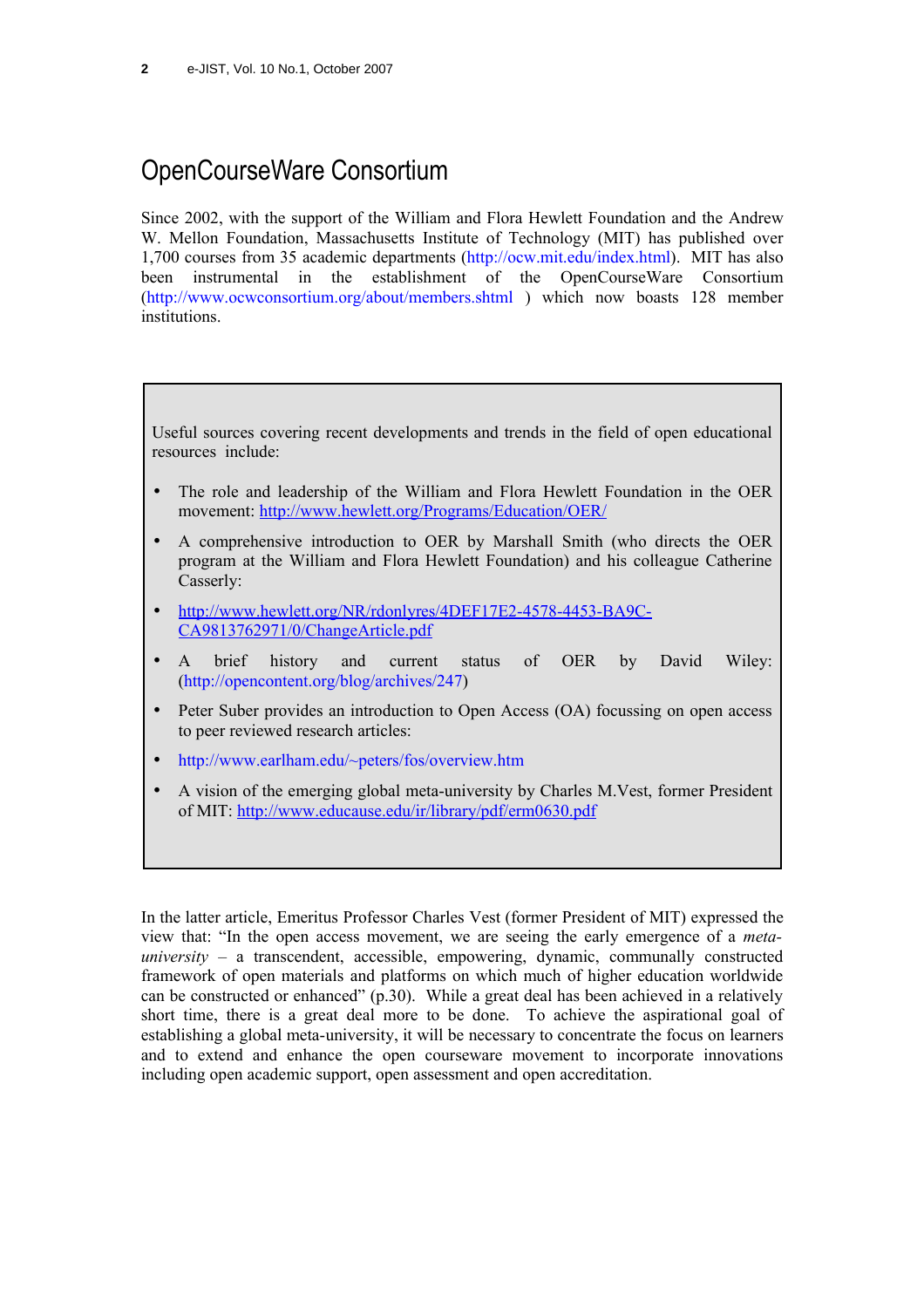## OpenCourseWare Futures

To make a sustainable significant contribution towards meeting the exponential demand for higher education, not all of which can be met by conventional higher education systems, the OCW movement has the opportunity to expand its vision and operations to enable the OCW learners to have access to academic support, to have the opportunity to be assessed and to have the potential to gain credit towards recognized qualifications awarded by a credible accreditation agency. In effect, such innovation is not intended to threaten existing models of higher education provision, but to create a *"parallel universe"* capable of ameliorating the apparently insurmountable problem of meeting the worldwide demand for higher education. Further, such innovations will of course not simply materialize in the higher education arena, but will need concerted resource allocation, research and development, planning, and effective management to achieve a sustainable outcome. To enhance its potential to make a contribution to such activities, the University of Southern Queensland (USQ) has recently established the Learning Futures Innovation Institute (LFII) which incorporates two components: the Software Development Laboratory and the Technology Enhanced Learning Laboratory. The LFII aims to capitalize on the substantive expertise and collaborative network developed through USQ being the lead institution in the Managed Environments for Research Repository Infrastructure (MERRI) projects with funding of almost \$6 million provided by the Australian Federal Government through its Department of Education Science and Training (DEST).

#### **Current Managed Environments for Research Repository Infrastructure Projects include:**

#### **e-Framework for Education & Research**

The [e-framework](http://www.e-framework.org/) for Education & Research is an international collaboration focused on achieving broad and flexible technical interoperability in the development of IT infrastructure needed to support education and research. The e-Framework is guided by the following principles: a service-oriented approach to system and process integration; commitment to open standards; recognition of the central importance of community involvement; the need for open and collaborative development activities; and, deployment of these approaches in a flexible and incremental way.

#### **Regional Universities Building Research Infrastructure Collaboratively (RUBRIC) Toolkit**

The [RUBRIC](http://www.rubric.edu.au/RUBRIC_Toolkit/index.htm) Toolkit is a premier output of the DEST funded [RUBRIC](http://www.rubric.edu.au/) Project. The RUBRIC Toolkit was recently launched at IDEA 2007 [http://www.linkaffiliates.net.au/idea2007/.](http://www.linkaffiliates.net.au/idea2007/) It provides best practice guidelines for the establishment and management of institutional digital repositories. The RUBRIC Toolkit is the fruition of the collaborative work of 8 universities (seven in Australia and one in New Zealand).

#### **PILIN**

USQ manages the Persistent Identifier Linking Infrastructure [\(PILIN\)](http://www.arrow.edu.au/PILIN) project on behalf of its partners in the ARROW2 project [http://arrow.edu.au/.](http://arrow.edu.au/) The objective of the PILIN project is to strengthen Australia's ability to use global identifier infrastructure. PILIN is developing guidance documents and best practice advice on identifiers, building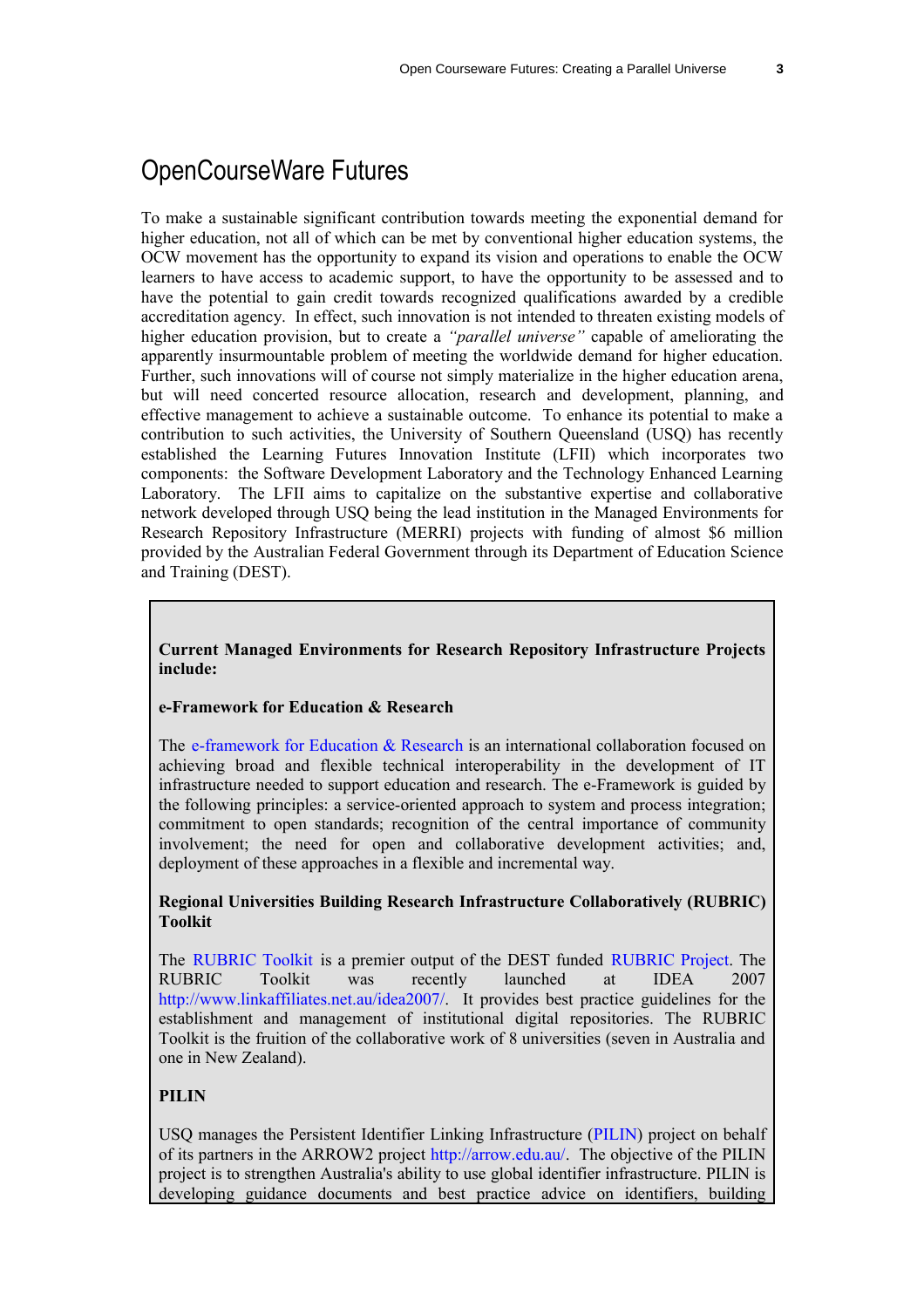software tools that will allow applications to use persistent identifiers more easily and to maintain the identifiers over time, and is tasked with making recommendation to DEST on options for sustaining, supporting and governing identifier management infrastructure.

#### **Integrated Content Environment – Research & Scholarship (ICE-RS)**

[ICE-RS](http://ice.usq.edu.au/introduction/about.htm#id1171856) is creating software, manuals and training packages that allow and encourage efficient creation of flexible documents in the process of conducting and reporting on research, with benefits in improved efficiency, greater usability of research outputs and more sustainable research repositories. ICE-RS allows groups of authors to collaborate on long and short documents, and publish them automatically to the web and print formats from a single source. ICE-RS is also used for the development of courseware, for producing web sites, preparing academic journals and managing project documentation. ICE-RS is managed by USQ as an open source project.

## Learning Futures Innovation Institute: What's it all about?

**Mission**: The primary mission of LFII will be to advance the science, technology and practice of advanced distributed learning systems, both academic and administrative.

**Objectives:** The objectives of LFII are to

- foster innovative student learning approaches through research and development into new technologies and their learning applications;
- develop innovative systems and pedagogical approaches to assist the University in meeting the individual needs of students in an increasingly diverse range of locations and personal circumstances;
- increase the University's capacity to produce high quality research outputs within LFII's focus areas;
- develop the business case and associated business models to guide the sustainable implementation of new technologies and their learning applications;
- expand commercial research opportunities through partnerships with industry;
- provide a forum for sharing knowledge, skills and resources within the University and at national and international levels.

## Initiatives Associated with OpenCourseWare Futures

Open Academic Support for Learners: The provision of open courseware does not currently entail engagement between academic staff and OCW learners interested in using the freely available educational resources. To increase the potential efficacy of the OCWC movement USQ is seeking to establish *Academic Volunteers International (A Virtual Network)*. Participants (members of professional bodies, academics, teachers and current students) in the Academic Volunteers International (AVI) network will provide academic advice and support on a voluntary basis to learners studying open courseware materials. USQ has registered the relevant internet domain names for Academic Volunteers International, and is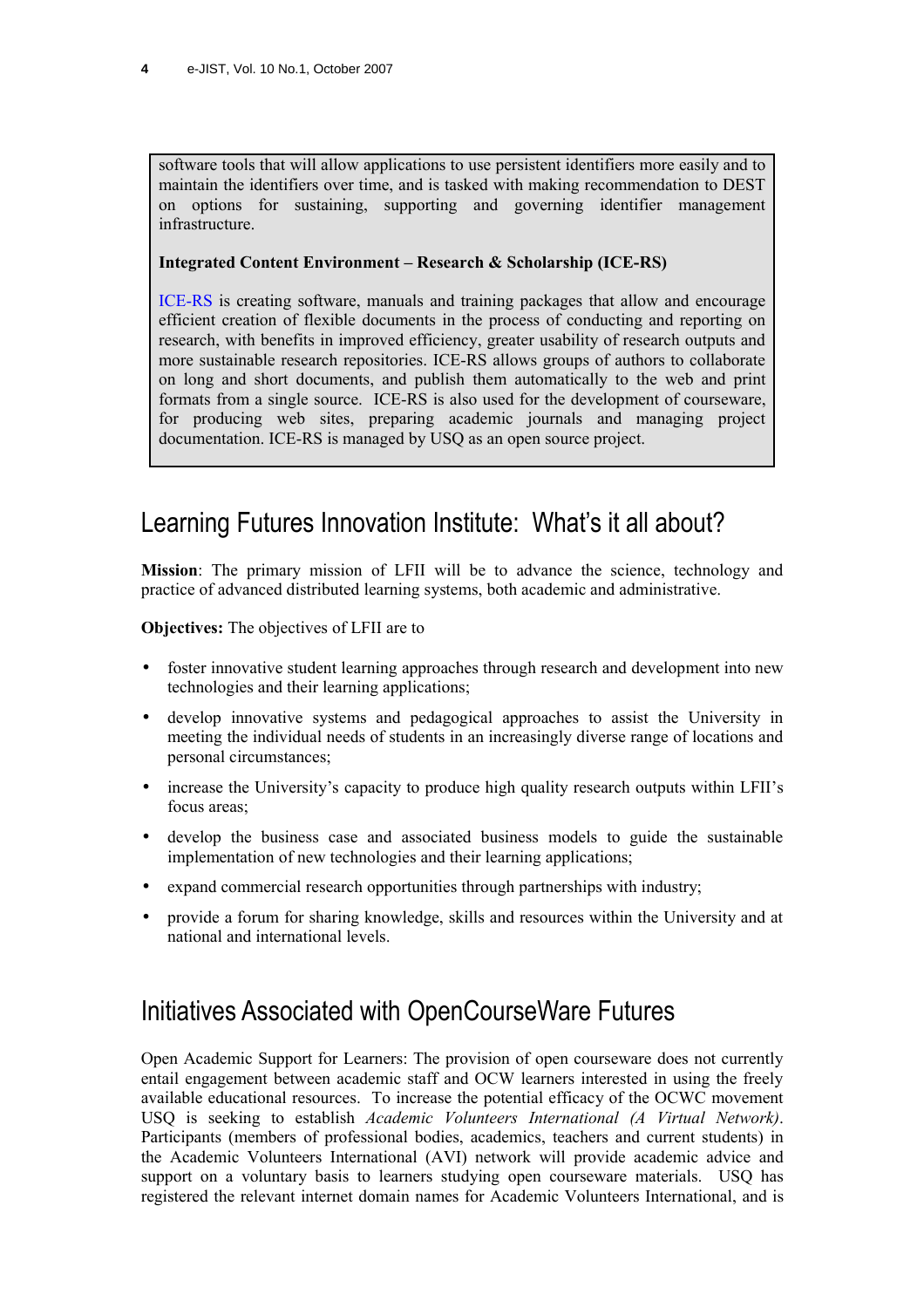working to develop an extensible web architecture and associated software as an open source initiative. Further, USQ is devising a strategy for recruiting appropriately qualified and trustworthy volunteers, through working with a variety of professional bodies and a number of organizations established primarily to engender volunteering. These latter organizations include: Volunteering Queensland [\(http://www.volunteeringqueensland.org.au\)](http://www.volunteeringqueensland.org.au/) Volunteering Australia [\(http://volunteeringaustralia.org\)](http://volunteeringaustralia.org/) and Volunteer Match [\(http://www.volunteermatch.com.au\)](http://www.volunteermatch.com.au/).

Work on the development of an intelligent tutoring database for academic purposes is continuing at the USQ LFII. It is proposed that the academic volunteers will be supported via the process illustrated in Figure 1 with volunteers sharing the role of duty tutor according to a 24 x 7 schedule. This academic support initiative is based on the extension of the  $5<sup>th</sup>$ generation intelligent databases currently used primarily for administrative purposes under the auspices of USQ's student relationship management system (USQ*Assist*), which will be expanded to encompass a range of learning and teaching support activities for courses offered via USQ's Open Courseware Initiative. Like USQ*Assist* the academic support for OCW learners will ultimately become a web self-service option, whereby the institutional variable costs will tend towards zero (Taylor, 2001).



#### **Figure 1: Overview of 5 th Generation Intelligent Database for the Provision of Academic Support**

Through this provision of cost-effective academic support, provided by academic volunteers supported by the academic content repository with intelligent access to reusable learning objects, it is expected that many OCW learners will have the opportunity to achieve a level of expertise worthy of assessment and, where successful, of ultimately being granted accreditation from a recognized agency as illustrated in OpenCourseWare Futures (Figure 2).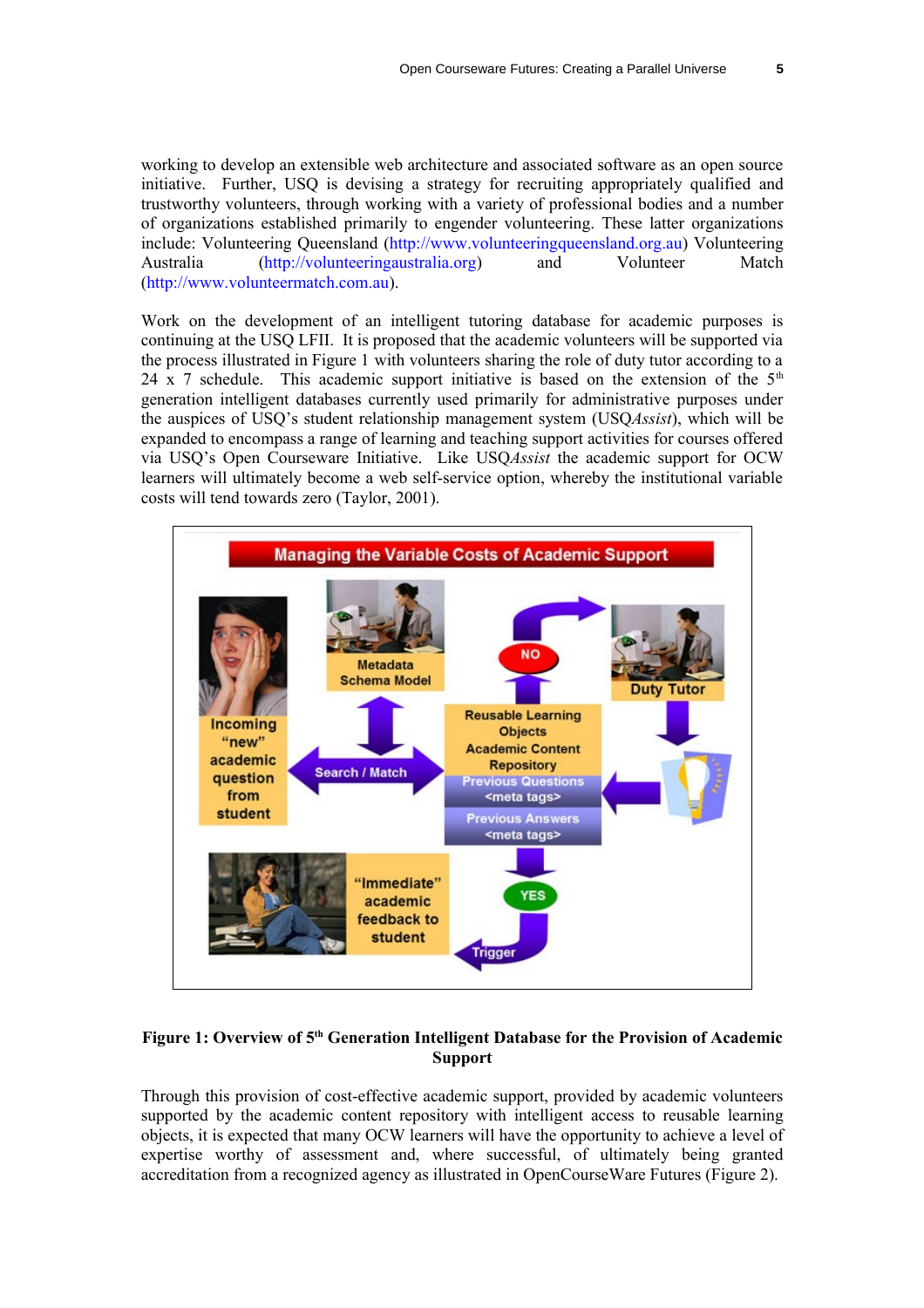# Open Assessment/Assessment on Demand

While in principle Open Assessment is a desirable option, it must maintain the validity and credibility of the mainstream institutional assessment process. It is in the interests of OCW students to gain authentic credit for the time and effort required to develop expertise, and it is essential for OCWC institutions to retain the credibility of their assessment processes. Assessment of OCW students demands the same validity and adherence to academic standards as those set for mainstream students and will therefore incur costs. Open assessment could possibly be made available as a "scholarship" option for needy students. However, should an institution offer open assessment this process would undermine the core business thereby threatening the viability and sustainability of the existing system, unless there was a return to free higher education – an unlikely scenario and a situation not seen since higher education was essentially an elite rather than a mass system with much smaller numbers of students than today.

There could be an alternative way to increase access: create an "assessment on demand" option where students have free access to OCW, free access to open academic support through AVI, and pay only for the assessment process, at an inevitably much reduced fee. Assessment on demand could be developed as a sustainable business process for those students who cannot afford full fees (the financial exclusion divide) but who could afford a much reduced fee for the assessment on demand approach. Should this innovation be successful, it has the potential to undermine/challenge the mainstream business model – since the OCW pathway would presumably also be attractive for many current students, who would like to avoid incurring debts and who battle to survive financially. Further, imagine the likely positive response of many employers to the personal initiative and persistence that OCW students would need to display to earn enough credit to earn an OCWC degree, and the proposed innovation could well be a huge success.



**Figure 2: OpenCourseWare Futures**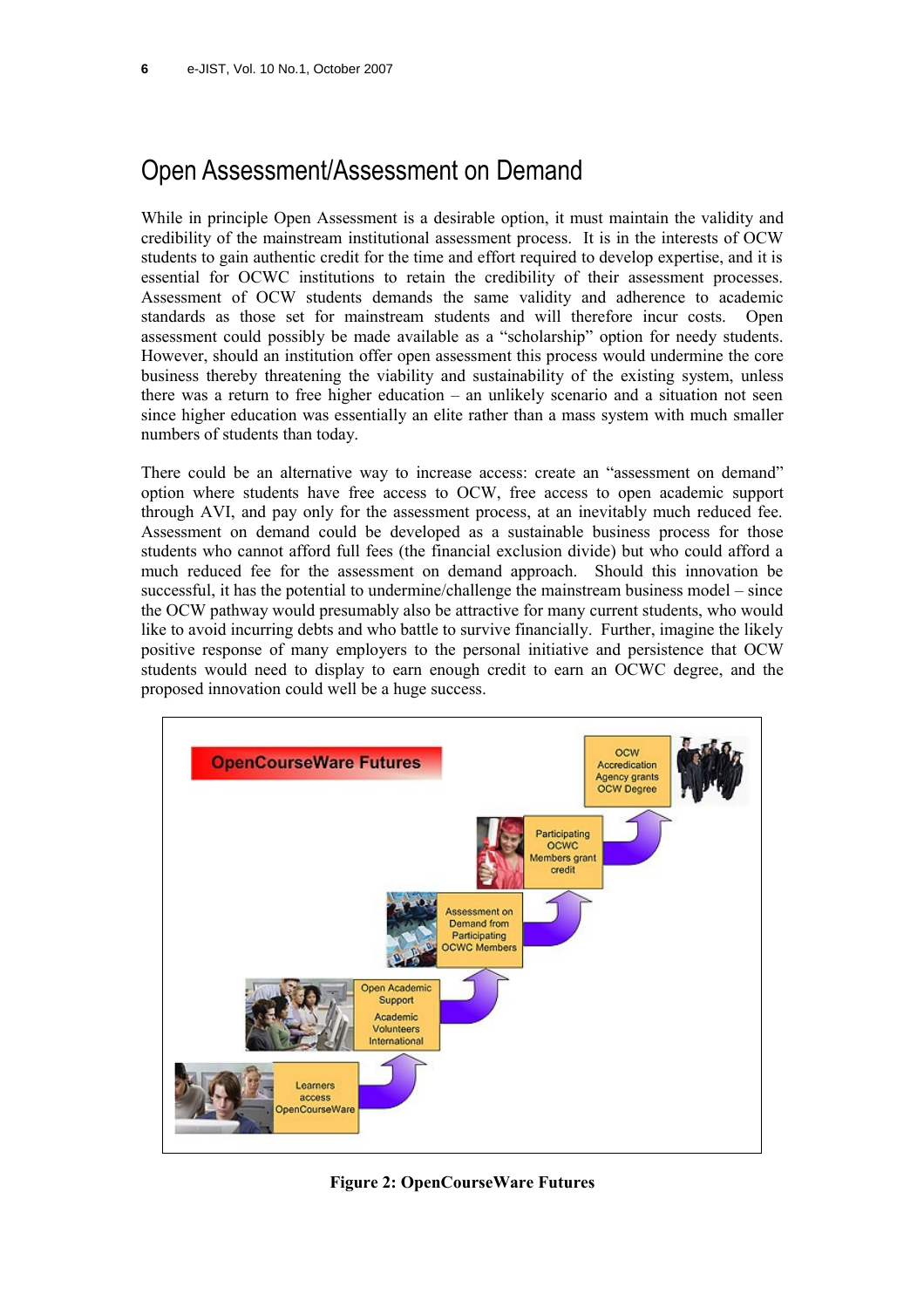Assuming that governments because of economic constraints will not return to the days of providing free higher education, and assuming that institutions will not want to threaten their sustainability by providing access to OCW students to gain credit for a wide range of courses at a significantly reduced fee, is there a potentially viable and sustainable future for OCW? The answer is "Yes"! The answer is an OpenCourseWare Accreditation Agency collating and coordinating the credit gained by OCW students from those OCWC institutions, which would provide assessment on demand for a reduced fee, and would grant credit to successful OCW students in a limited number of selected courses. Member institutions of the OCWC are already subject to accreditation processes in their own country. The proposed OpenCourseWare Accreditation Agency would grant an appropriately named OCW Degree with credit accumulated through any number of participating OCWC institutions, which also provide open academic support through AVI and utilize an assessment on demand service for a reduced fee for a probably limited range of courses. Imagine an OCW degree consisting of credits gained from MIT, USQ and several other OCWC member institutions.

The credibility of the OCW degree would be based on the fact that OCWC institutions already meet accreditation standards in their own country. For example, USQ is subject to the national quality assurance and accreditation standards set by the Australian Federal Government's Department of Education, Science and Training, whereby the Australian Universities Quality Agency (AUQA) conducts institutional audits and publishes publicly available online reports and examples of best practice. The development of the OCW degree implies support for an open curriculum where students have the flexibility to select a range of individual units/courses to suit their personal needs for the development of expertise. Imagine the potential contribution of the OCW Degree initiative to all students, but especially those in developing countries. Imagine!

## A Parallel Universe

The OCW futures scenario outlined above provides a potentially pragmatic manifestation of a global meta-university - it is not purely theoretical speculation, it is entirely viable. With the effective collaboration of committed partners the OCW degree option could be fully operational within a few years. The composition of the enabling partnership group would build on the existing network of organizations involved in the establishment and operation of the OCW Consortium and would need to entail:

- a sufficient number of OCWC member institutions willing to establish open academic support through the establishment of a local academic volunteer initiative, and a willingness to embrace assessment on demand at a reduced fee for selected courses with the subsequent granting of credit to successful OCW students;
- a small number of OCWC member institutions willing to commit research and development staff to collaborate with staff of the LFII Software Development Laboratory;
- the support of global organizations such as UNESCO; and
- the support of philanthropic organizations such as the William and Flora Hewlett Foundation and the Andrew W. Mellon Foundation, which have already contributed significant funding to establish the OCWC.

The University of Southern Queensland through its LFII has committed resources to further investigate the feasibility of the proposed OCW degree. While such an initiative is highly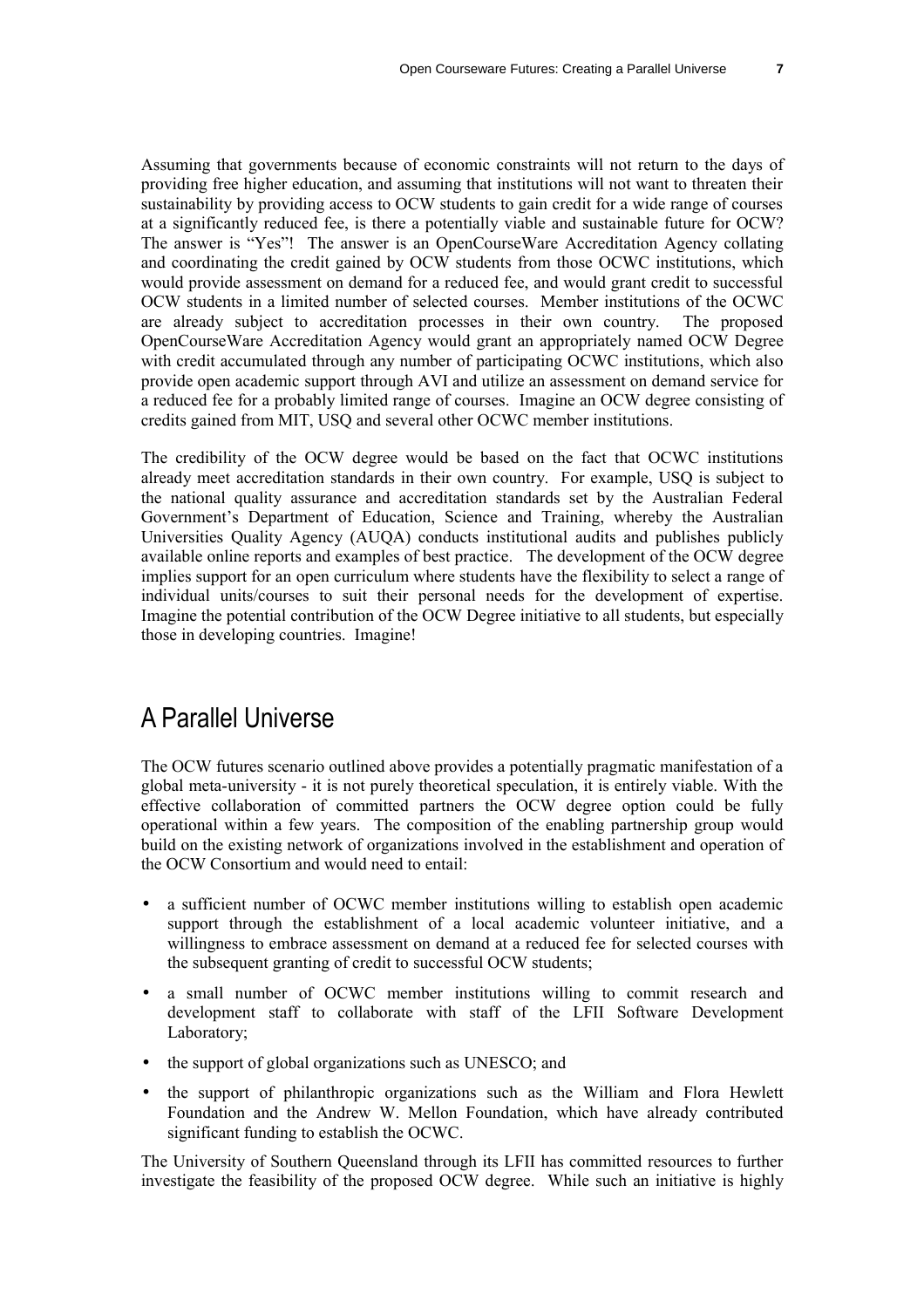ambitious, there is a need for such bold innovation to have an impact on the potentially insurmountable problem of engendering universal access to higher education. We should at least approach the feasibility study with an open mind!

### **References**

Daniel, J., Kanwar, A., and Uvalić-Trumbić, S (2007) – "*Mass Tertiary Education in the Developing World: Distant Prospect or Distinct Possibility?".* Retrieved on 15 October 2007 from <http://www.col.org/colweb/site/pid/4605>

Klemencic, M., and Fried, J. (2007). *"Demographic Challenges and the Future of Higher Education"*, International Higher Education (No 47), Spring 2007, ISSN: 1084-0613. Retrieved on 15 October 2007 from [http://www.bc.edu/bc\\_org/avp/soe/cihe/newsletter/Number47/p12\\_Klemencic\\_Fried.htm](http://www.bc.edu/bc_org/avp/soe/cihe/newsletter/Number47/p12_Klemencic_Fried.htm)

Taylor, J. C. (2001). "5th Generation Distance Education". DETYA's Higher Education Series, Report No.40, June, ISBN 0642 77210X. Retrieved on 15 October 2007 from [http://www.dest.gov.au/sectors/higher\\_education/publications\\_resources/profiles/fifth\\_genera](http://www.dest.gov.au/sectors/higher_education/publications_resources/profiles/fifth_generation_distance_education.htm#versionAvailable) [tion\\_distance\\_education.htm#versionAvailable](http://www.dest.gov.au/sectors/higher_education/publications_resources/profiles/fifth_generation_distance_education.htm#versionAvailable)

Usher, A.(2007). Educational Policy Institute. Retrieved on 15 October 2007 from <http://www.educationalpolicy.org/weekreviewcommentary070105.html>

<http://arrow.edu.au/>

<http://www.arrow.edu.au/PILIN>

<http://www.earlham.edu/~peters/fos/overview.htm>

http://www.educause.edu/ir/library/pdf/erm0630.pdf

<http://www.e-framework.org/>

[http://www.hewlett.org/NR/rdonlyres/4DEF17E2-4578-4453-BA9C-](http://www.hewlett.org/NR/rdonlyres/4DEF17E2-4578-4453-BA9C-CA9813762971/0/ChangeArticle.pdf)[CA9813762971/0/ChangeArticle.pdf](http://www.hewlett.org/NR/rdonlyres/4DEF17E2-4578-4453-BA9C-CA9813762971/0/ChangeArticle.pdf)

<http://www.hewlett.org/Programs/Education/OER/>

<http://ice.usq.edu.au/introduction/about.htm#id1171856>

<http://www.linkaffiliates.net.au/idea2007/>

<http://ocw.mit.edu/index.html>

<http://www.ocwconsortium.org/about/members.shtml>

<http://opepncontent.org/blog/archives/247>

<http://www.rubric.edu.au/>

[http://rubric.edu.au/packages/RUBRIC\\_Toolkit/default.htm](http://rubric.edu.au/packages/RUBRIC_Toolkit/default.htm)